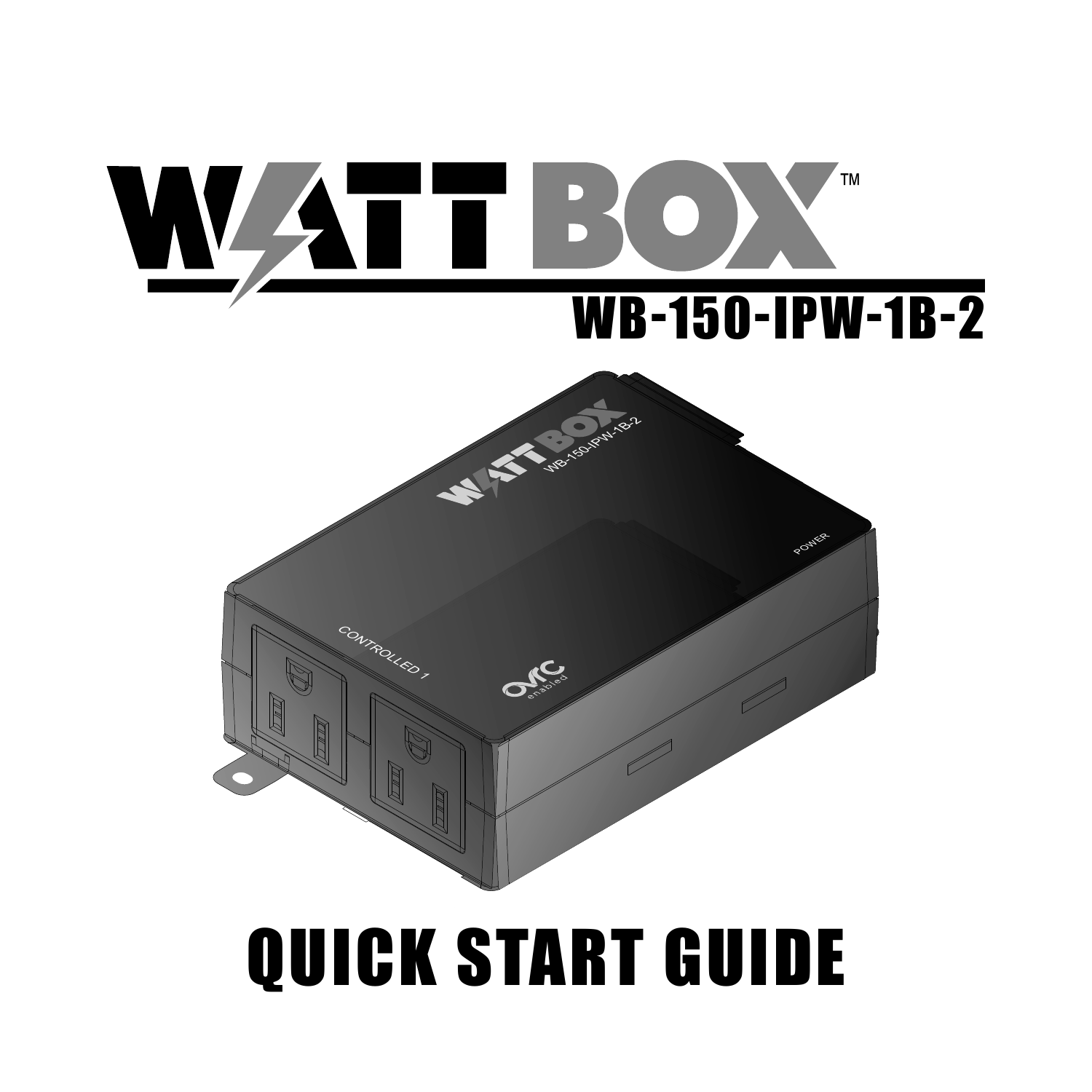# ANATOMY

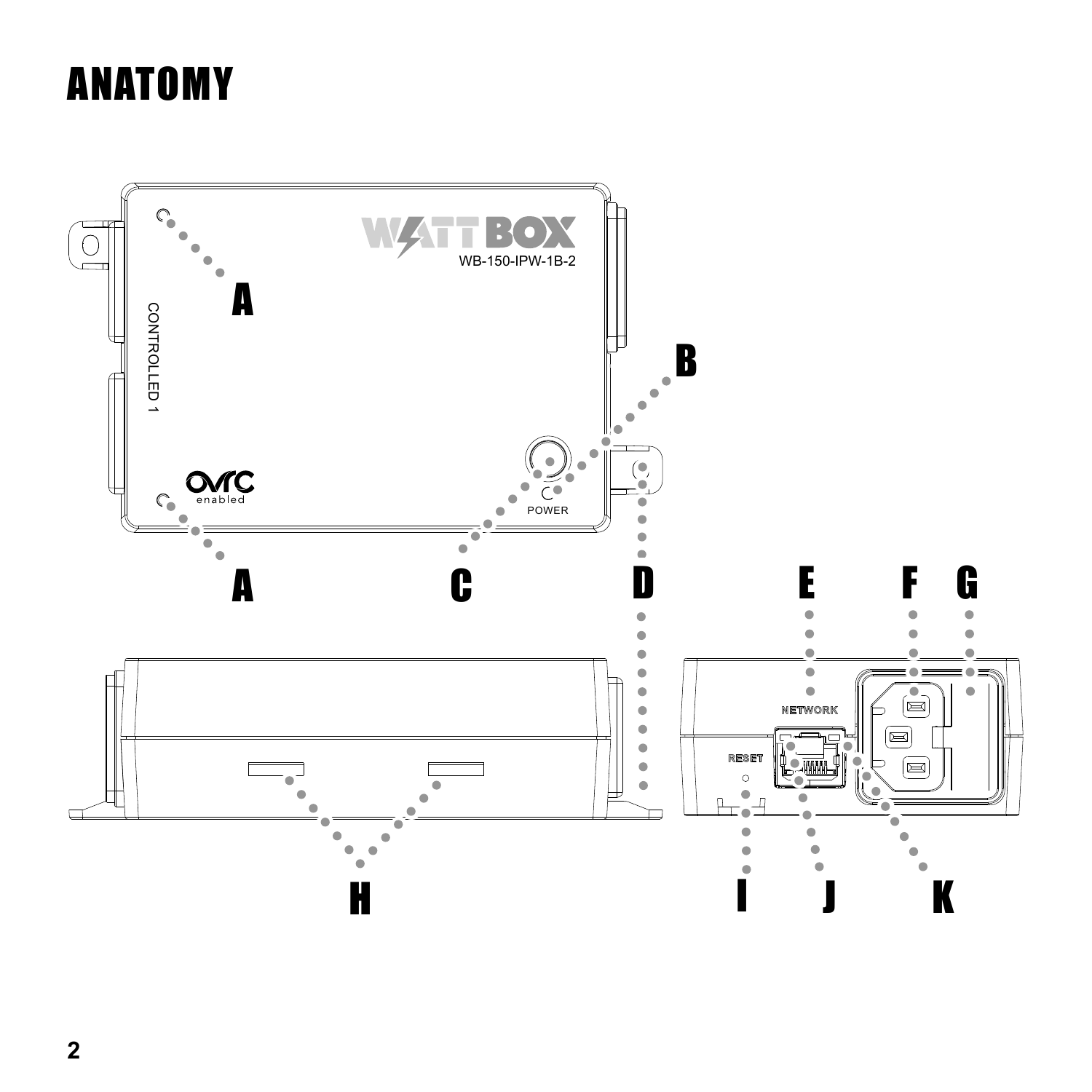- A. Outlet LEDs: These illuminate when power to the matching outlet is on. The outlets are switchable (IP controlled).
- B. Power/Network LED: See page 4.
- C. AC Power Button: Press to manually toggle the outlets on or off.
- D. Mounting Eyelets.
- E. Network Connection: Connect to the Local Area Network (LAN) for IP setup, control, and monitoring.
- F. Power Inlet: Outlet for 3-prong IEC power cord.
- G. External Fuse\*: May need replacement after an overload.
- H. Mounting Bracket Grooves
- I. Reset Button: Use a thin tool (paper clip, toothpick) to press this to restart the network card (no settings are changed). Press and hold 5 seconds to set the power strip to DHCP. Press and hold 10 seconds to reset the power strip to factory default.
- J. Internet LED: See page 4.
- K. Link/Activity LED: See page 4.

**\* CAUTION:** For inlet fuse rating: T15AH, 125VAC/250VAC or F15AH, 125VAC/250VAC. Failure to replace the fuse with the same size, type, and ratings will damage the device and the connected and nearby equipment, and will cause electrical shock, fire, explosion, or injury.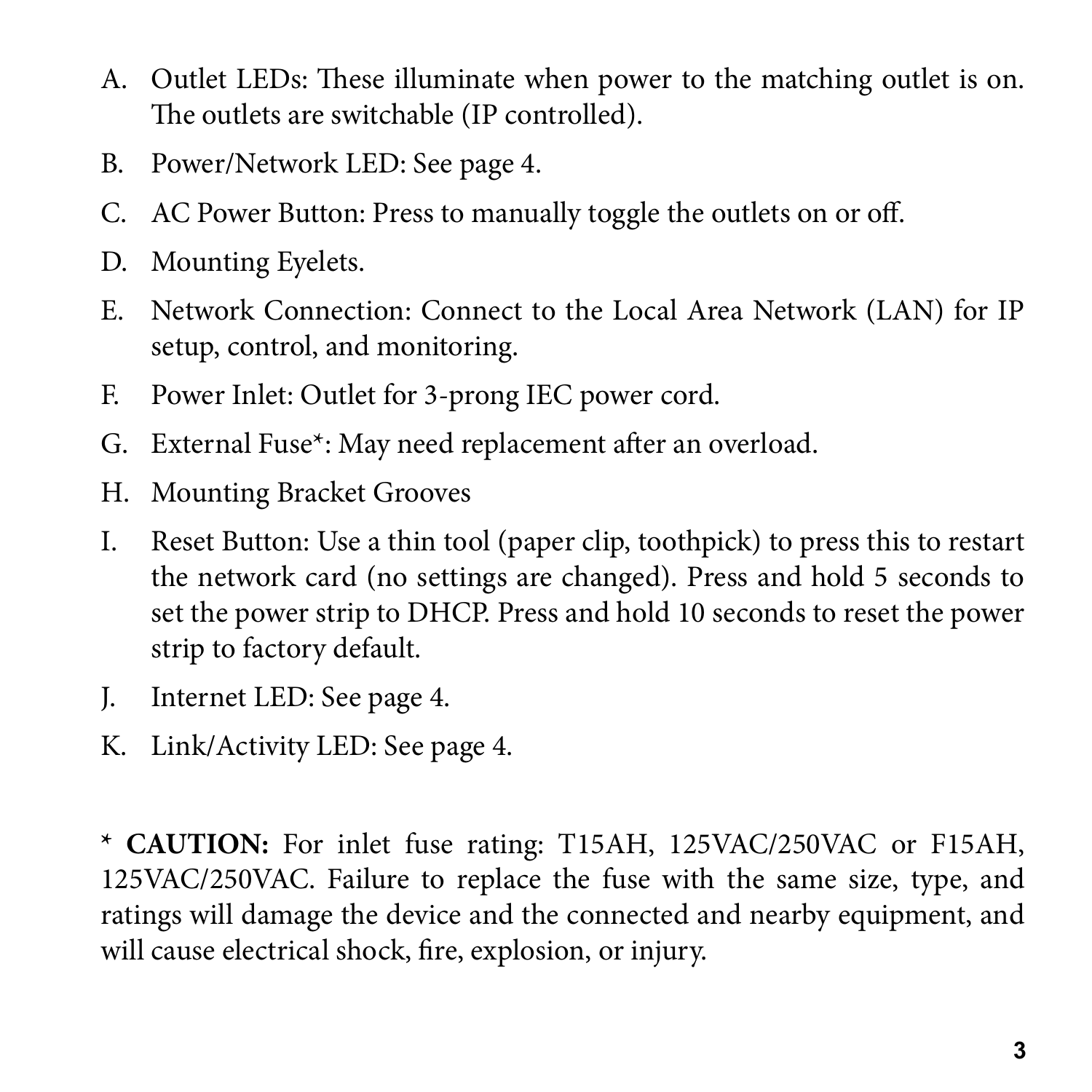# LED INDICATORS

| Link/<br>Activity<br><b>LED</b> | Flickering Green: Send/Receive Activity.<br>Off: No data is passing.                                                                                                                                              |
|---------------------------------|-------------------------------------------------------------------------------------------------------------------------------------------------------------------------------------------------------------------|
| Internet<br><b>LED</b>          | Solid Green: All host pings successful.<br>Blinking Green: At least one host ping successful.<br>Off: All host pings timed out.                                                                                   |
| Power/<br><b>Network</b>        | Solid Amber: Unit has AC power, and a wired network connection.<br>Solid Green: Unit has AC power, and Wi-Fi is connected.<br>Blinking Amber: Unit has AC power, and is searching for Wi-Fi.<br>Off: No AC power. |
| Outlet<br><b>LEDs</b>           | <b>Solid Green: Outlets ON.</b><br><b>Off: Outlets OFF.</b><br>Note: Both outlets are jointly controlled on one bank                                                                                              |

# PACKAGE CONTENTS

This package contains:

- The WattBox 150 Series Power Strip
- Removable IEC power cord
- 2 wall anchors with M3×16mm screws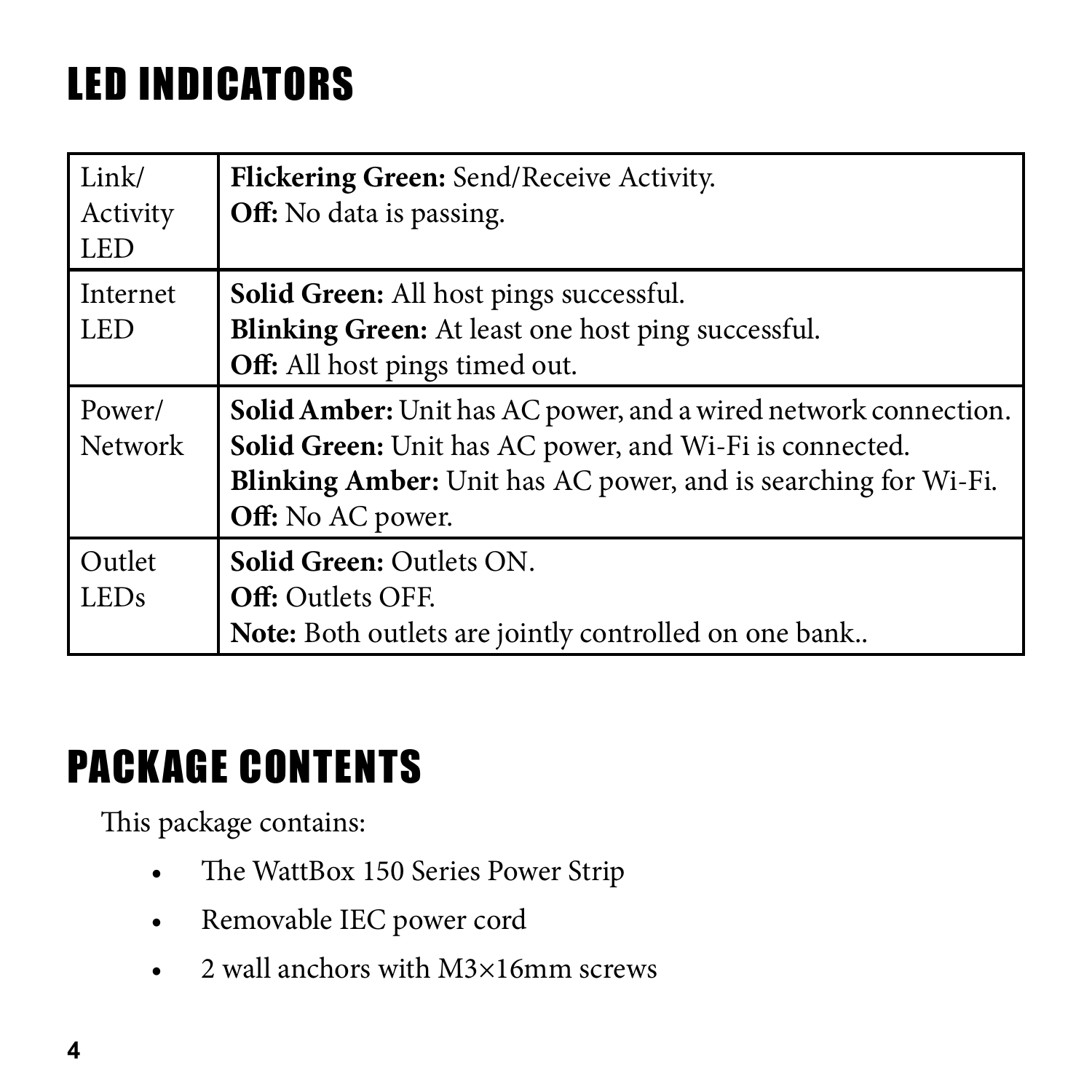# MOUNTING INSTRUCTIONS

This unit can be mounted on any flat surface, either vertically or horizontally.

Use the screws and anchors provided to install the unit on a wall as pictured to the right.

Use double-sided tape or hook and loop closures (not provided) to attach the unit to a flat surface.

An optional mounting bracket is available as a separate accessory.



# CONNECTION DIAGRAM

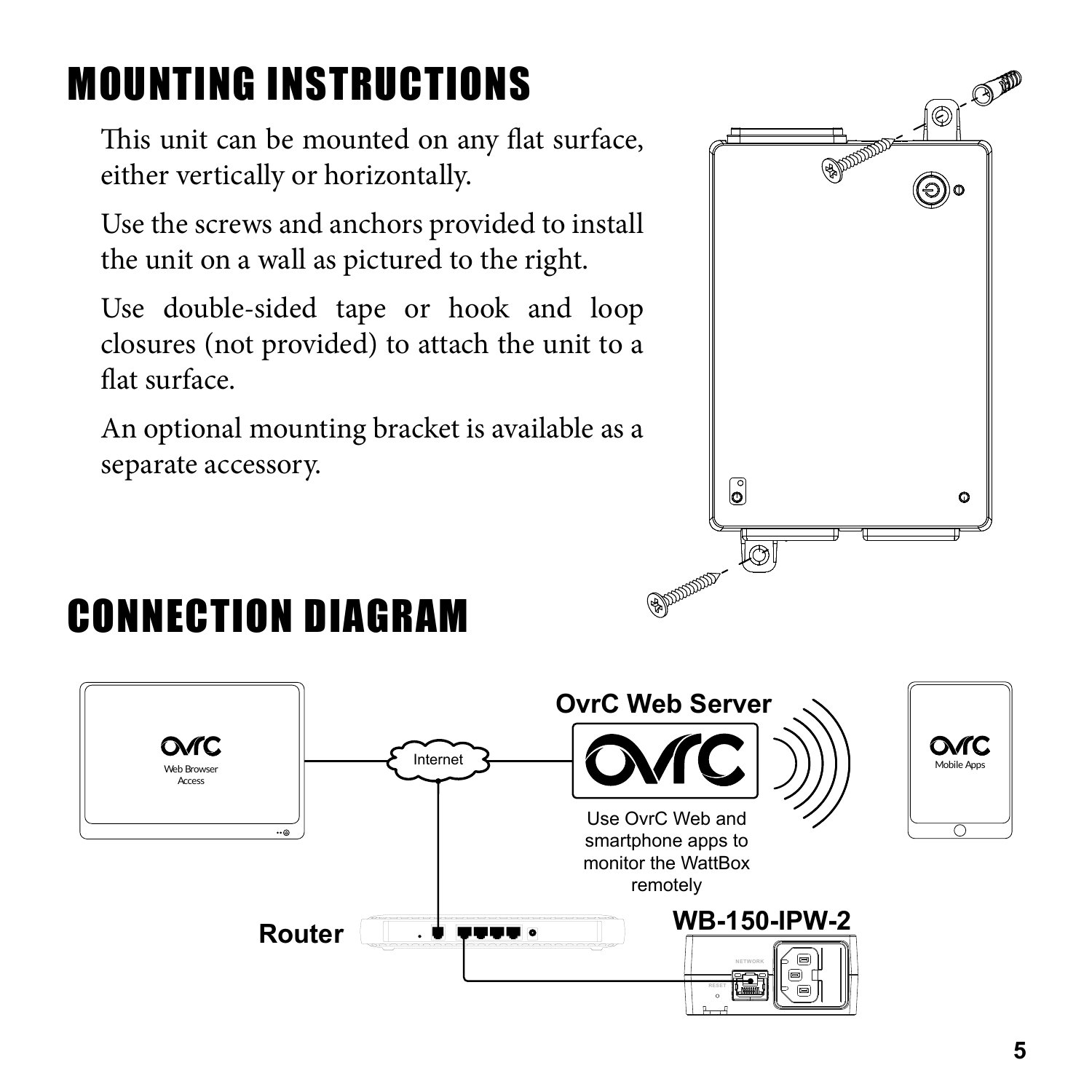# INSTALLATION

**NOTE:** This device **always** connects via the wired connection while it is physically connected to an active network switch port. The Wi-Fi capabilities are only activated when the device is **not hardwired** to a network.

- 1. Ensure the WB-150 is connected by ethernet cable to the internet.
- 2. Check the IP address of the WB-150 using an IP scanner or the router's client table. **If your WB-150 will remain hardwired, skip to step 7 now.**

## **Optional Steps for Wireless Operation**

- 3. Navigate to the IP address of the WB-150, and log in to its local interface.
- 4. In the interface, navigate to **Configure > Wireless IP Settings**. Press the **Scan** button.
- 5. Locate the SSID for your WAP or router. Select that SSID and log in to that wireless network.
- 6. Disconnect the Ethernet cable (otherwise the WB-150 continues to operate in wired mode). After a few minutes, the power LED turns from oraange to green, indicating that the unit is now operating wirelessly.

### **Finishing the Install**

- 7. Log in to your OvrC account.
- 8. Add the WB-150 using its MAC address and service tag (ST) number.

You can now complete setup through OvrC. Ensure your firmware is up to date, schedule automatic reboots, and set up boot delays.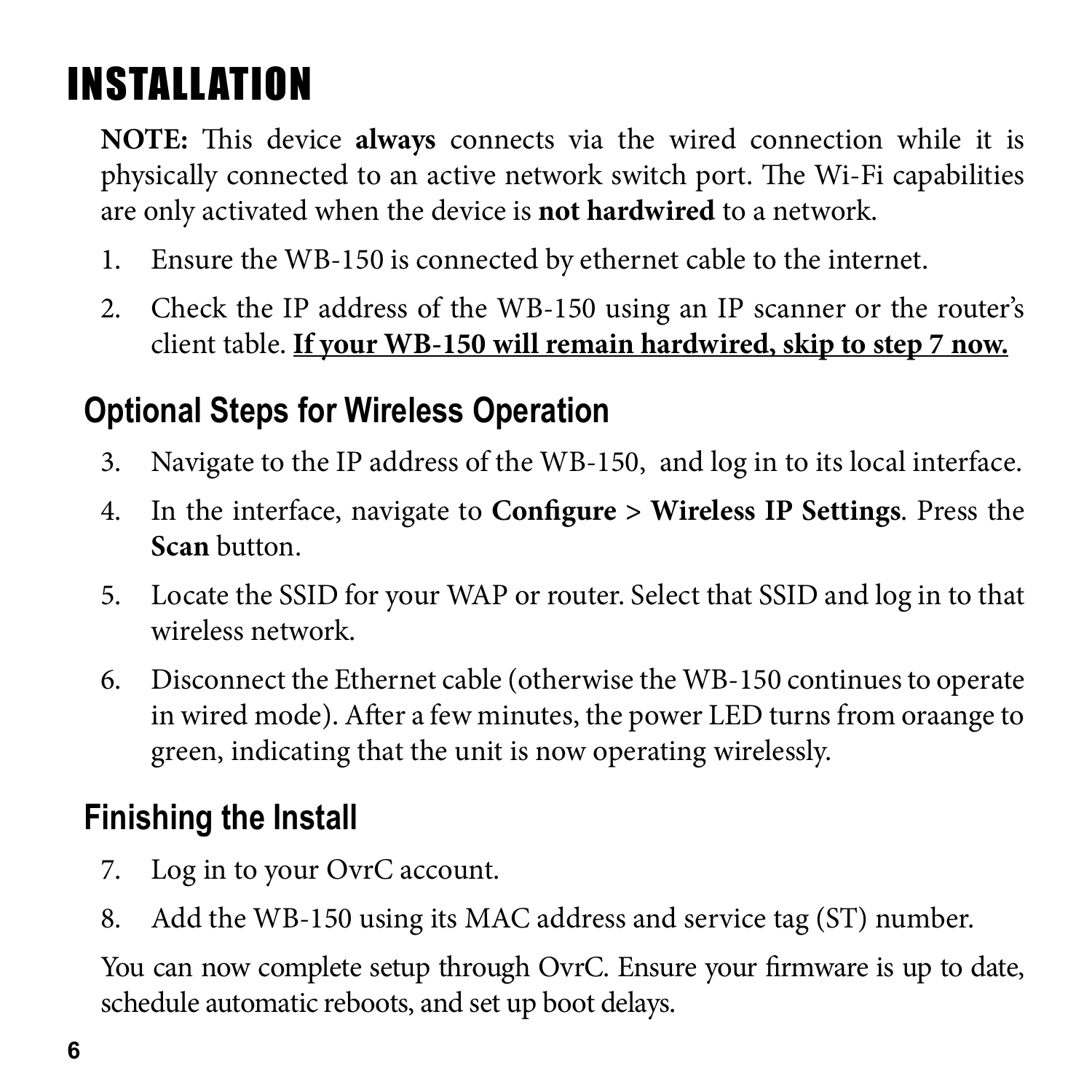# TROUBLESHOOTING

| Symptom                                         | <b>Possible Cause</b>                                                         | Remedy                                                                                                                      |
|-------------------------------------------------|-------------------------------------------------------------------------------|-----------------------------------------------------------------------------------------------------------------------------|
| A device won't<br>power up when                 | The WB outlet is<br>switched off.                                             | Log in to the WattBox interface to turn<br>the outlet on.                                                                   |
| the WattBox is<br>turned on.                    | The device is not<br>turned on.                                               | Turn the device's power switch on.                                                                                          |
| WattBox is<br>not receiving                     | WattBox is not<br>turned on.                                                  | If the power button does not glow, press<br>it.                                                                             |
| power (the<br>LED does not<br>illuminate 1      | No power is<br>being supplied.                                                | Ensure the WattBox is plugged into a<br>properly grounded 120V outlet. Check<br>the outlet's switches and circuit breakers. |
| minute after<br>connecting AC<br>power).        | Too many devices<br>are connected.                                            | Check the fuse on the AC Inlet. If it is<br>blown, reduce the load and replace fuse.                                        |
| Speakers emit<br>a humming or<br>buzzing noise. | WattBox is<br>sharing power<br>with gear that<br>is not properly<br>grounded. | Connect WattBox to a dedicated outlet.<br>Unplug components one at a time to see<br>if the noise stops.                     |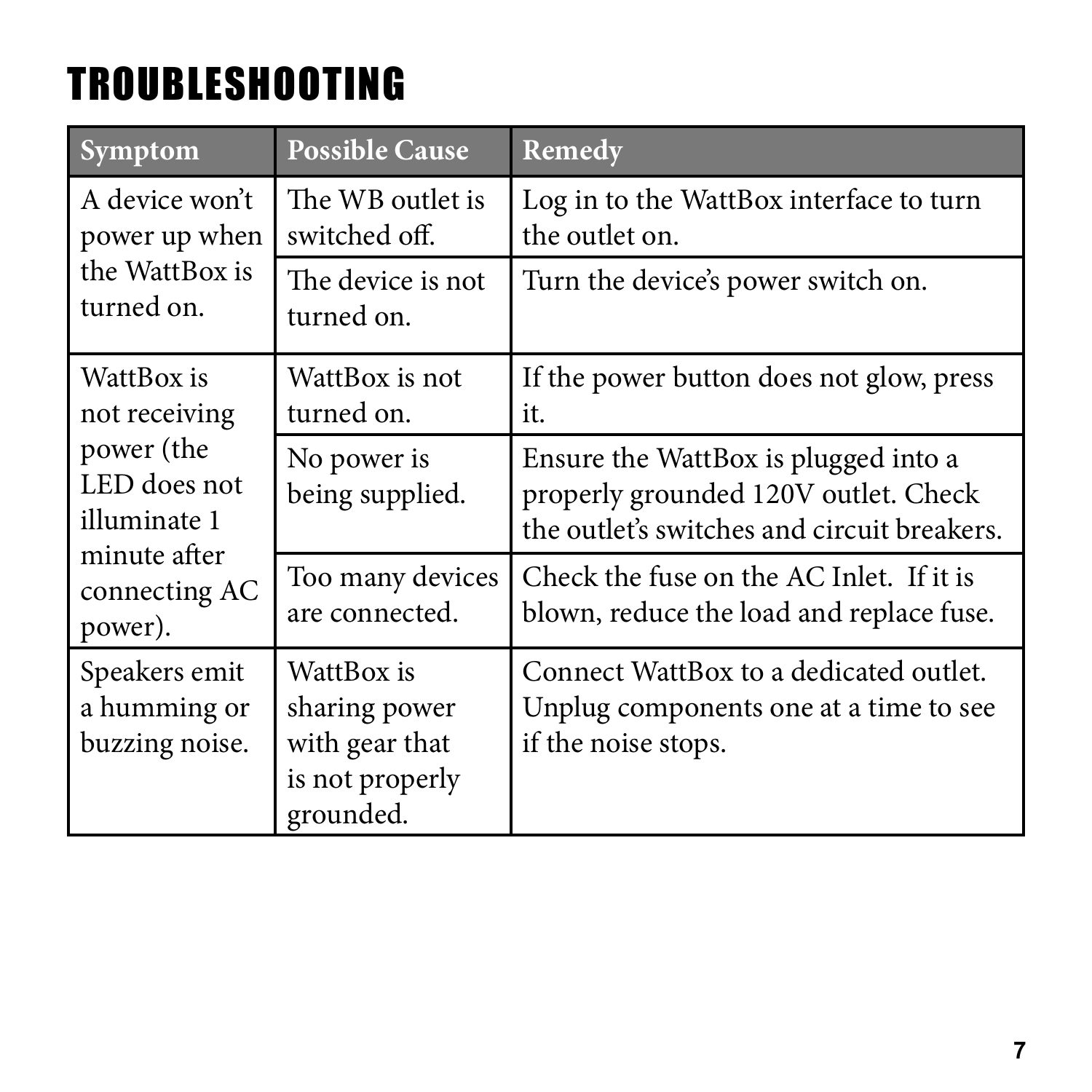## IMPORTANT SAFETY INSTRUCTIONS

Read and observe the following safety points at all times.

### **NOTICE**

For indoor use only. Internal components are not sealed from the environment. The device can only be used in a fixed location. When you install the device, ensure that the protective earthing connection of the socket-outlet is verified by a skilled person. Suitable for installation in Information Technology Rooms in accordance with Article 645 of the National Electrical Code and NFPA 75.

Only use brackets/attachments/accessories specified by the manufacturer.

Do not place the device in an unstable position where it might fall and cause injuries. This equipment is not suitable for use in locations where children are likely to be present.

Do not cover this device with a cloth. Do not install it on a carpet or rug.

### **CAUTION – Potential Injury**

Do not use this product with extension cords, multioutlet power strips, multioutlet extenders, or UPS devices (other than a WattBox UPS). The power capacity of these accessories can be overloaded by this product and may result in a risk of fire, or property damage.

#### **WARNING – Power Sources, Grounding, Polarization**

This plug is designed to be inserted into a NEMA 5-15 (three-prong grounded) outlet only. Do not force the plug into an outlet that is not designed to accept it. Never dismantle the plug or to alter the power cord, and do not attempt to defeat the grounding feature by using a 3-to-2 prong adapter. If you have questions about grounding, consult your local power company or a qualified electrician.

This WattBox requires a properly grounded outlet for safety. If you're not sure if your home's electrical wiring is properly grounded, have it checked by a qualified electrician.

If a rooftop devices such as a satellite dish connects to the WattBox, ensure that the device's wires are also properly grounded.

### **WARNING – Liquid: Avoiding Electrical Shocks**

Do not operate the WattBox if liquid of any kind is spilled onto or inside the unit. Do not operate it near rain or water, even water that is contained (e.g., bathtub or sink).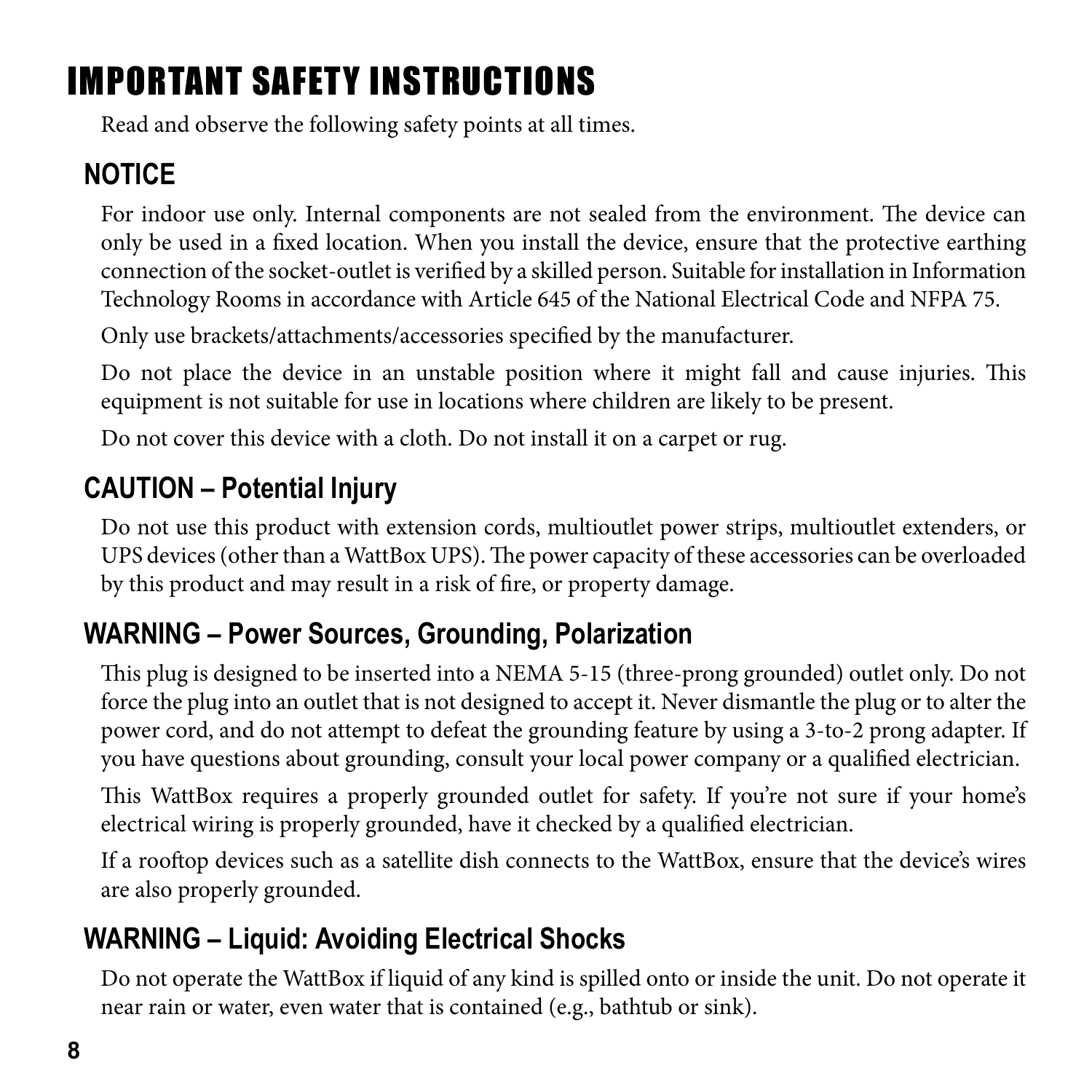#### **WARNING – Power Cord Safety**

Do not place the power cord near areas with heavy foot traffic (e.g., hallways). Do not create a trip hazard with the power cord.

If the power cord's protective jacket rips or frays, exposing the internal wiring or shielding, disconnect it from the power source and replace the power cord immediately. See the warranty section of the owner's manual for details.

#### **WARNING – No User Serviceable Parts Inside**

If the WattBox is not operating properly, do not remove any part of the unit (cover, etc.) for repair. Unplug the unit and consult the warranty section of the owner's manual.

#### **CAUTION – Exposure to Heat**

Do not expose the WattBox to direct sunlight or place it near wall heaters, space heaters, or in an enclosed space prone to temperature increase.

Do not use the device in a confined, poorly-ventilated location; this can overheat the unit, possibly even causing a fire. If used in a small space other than an EIA-standard rack, ensure that there is adequate space around the device.

#### **CAUTION – Proper Cleaning**

In general, the only cleaning necessary for is a light dusting. Unplug WattBox from the wall outlet before cleaning it. Do not use liquid or aerosol cleaners.

## FEDERAL COMMUNICATION COMMISSION INTERFERENCE STATEMENT

This equipment has been tested and found to comply with the limits for a Class B digital device, pursuant to Part 15 of the FCC Rules. These limits are designed to provide reasonable protection against harmful interference in a residential installation. This equipment generates, uses, and can radiate radio frequency energy and, if not installed and used in accordance with the instructions, may cause harmful interference to radio communications. However, there is no guarantee that interference will not occur in a particular installation. If this equipment does cause harmful interference to radio or television reception, which can be determined by turning the equipment off and on, the user is encouraged to try to correct the interference by one or more of the following: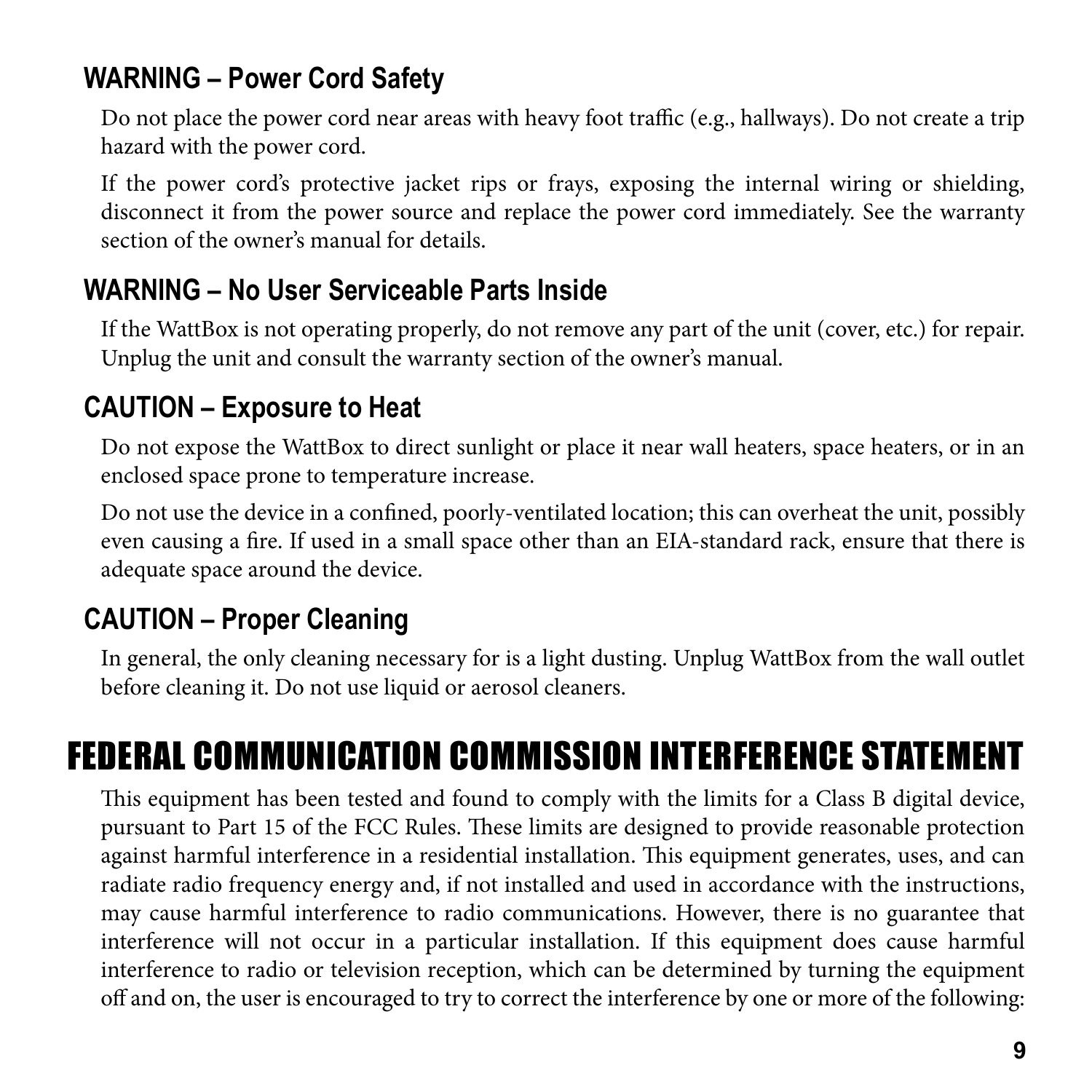- Reorient or relocate the receiving antenna.
- Increase the separation between the equipment and receiver.
- Connect the equipment into an outlet on a circuit different from that to which the receiver is connected.
- Consult the dealer or an experienced radio/TV technician for help.

#### **FCC Radiation Exposure Statement:**

This equipment complies with FCC radiation exposure limits set forth for an uncontrolled environment. This equipment should be installed and operated with minimum distance 20cm between the radiator & your body.

## INDUSTRY CANADA STATEMENT

This device complies with ISED's license-exempt RSS standard(s). Operation is subject to the following two conditions: (1) this device may not cause interference, and (2) this device must accept any interference, including interference that may cause undesired operation of the device.

Le présent appareil est conforme aux CNR d'ISED applicables aux appareils radio exempts de licence. L'exploitation est autorisée aux deux conditions suivantes : (1) l'appareil ne doit pas produire de brouillage, et (2) l'utilisateur de l'appareil doit accepter tout brouillage radioélectrique subi, même si le brouillage est susceptible d'en compromettre le fonctionnement.

#### **Radiation Exposure Statement:**

This equipment complies with IC radiation exposure limits set forth for an uncontrolled environment. This equipment should be installed and operated with minimum distance of 20 cm between the radiator and people and animals.

#### **Déclaration d'exposition aux radiations:**

Cet équipement est conforme aux limites d'exposition aux rayonnements IC établies pour un environnement non contrôlé. Cet équipement doit être installé et utilisé avec un minimum de 20 cm de distance entre la source de rayonnement et des personnes ou des animaux.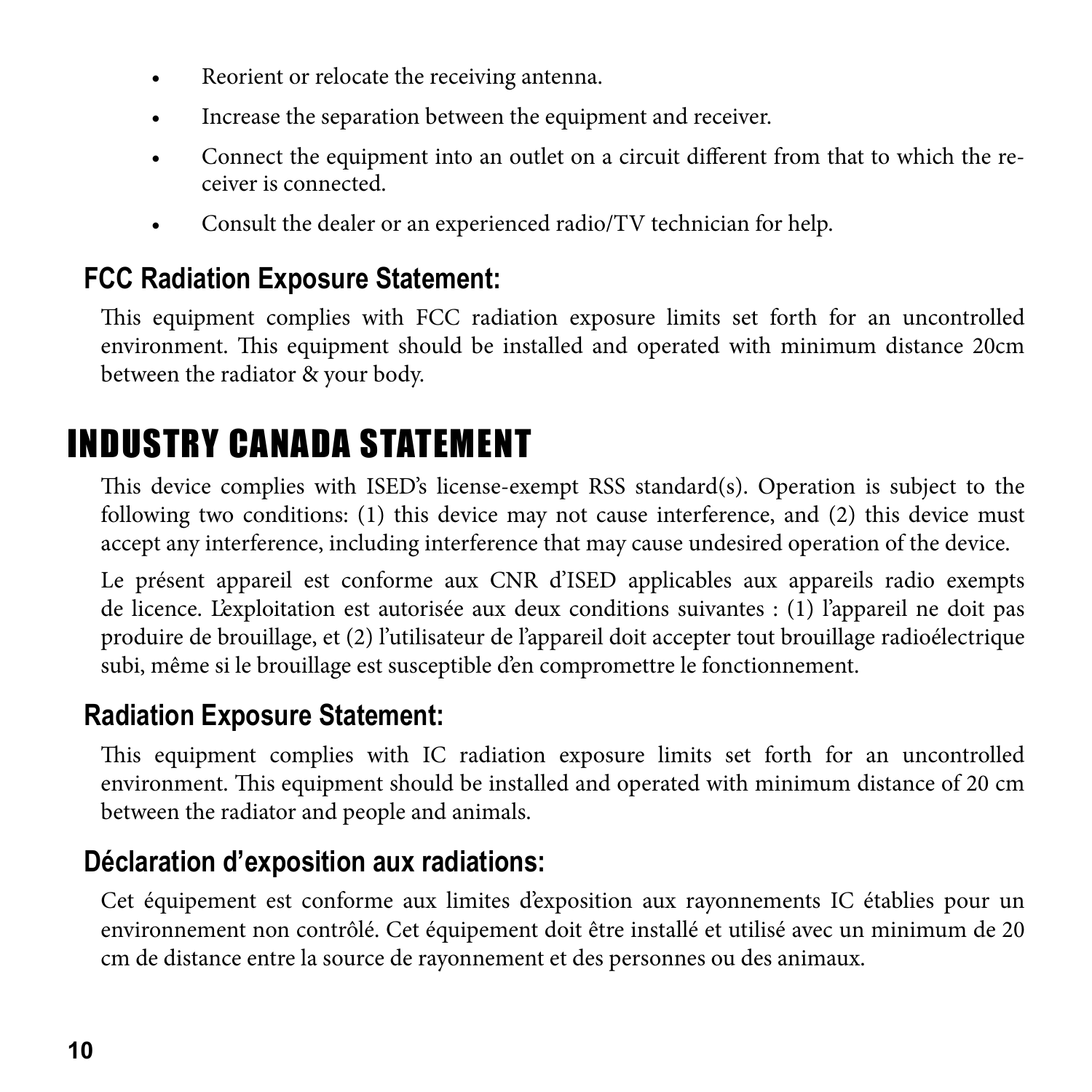## **WARRANTY**

### **2-Year Limited Warranty**

This SnapAV® product has a 2-Year Limited Product Warranty. This warranty includes parts and labor repairs on all components found to be defective in material or workmanship under normal conditions of use. This warranty shall not apply to products which have been abused, modified, or disassembled. Products to be repaired or replaced under this warranty must be returned to SnapAV or a designated service center with prior notification and an assigned return authorization number (RA). Contact technical support for an RA number.

Once you obtain an RA number, please mark the number on the bottom of the unit and pack it in a shipping carton/box with enough packing material to protect it during transit. The RA number must also be clearly marked on the outside of the carton. Ship the unit to SnapAV. Please note that you are responsible for any and all charges related to shipping the unit to SnapAV.

### **WARRANTY LIMITATION:**

SnapAV products not purchased directly from SnapAV or authorized SnapAV dealers or authorized distributors are excluded from above warranties.



**WARNING:** This product can expose you to chemicals including lead, which is known to the State of California to cause cancer and reproductive harm. For more information go to www.P65Warnings.ca.gov.